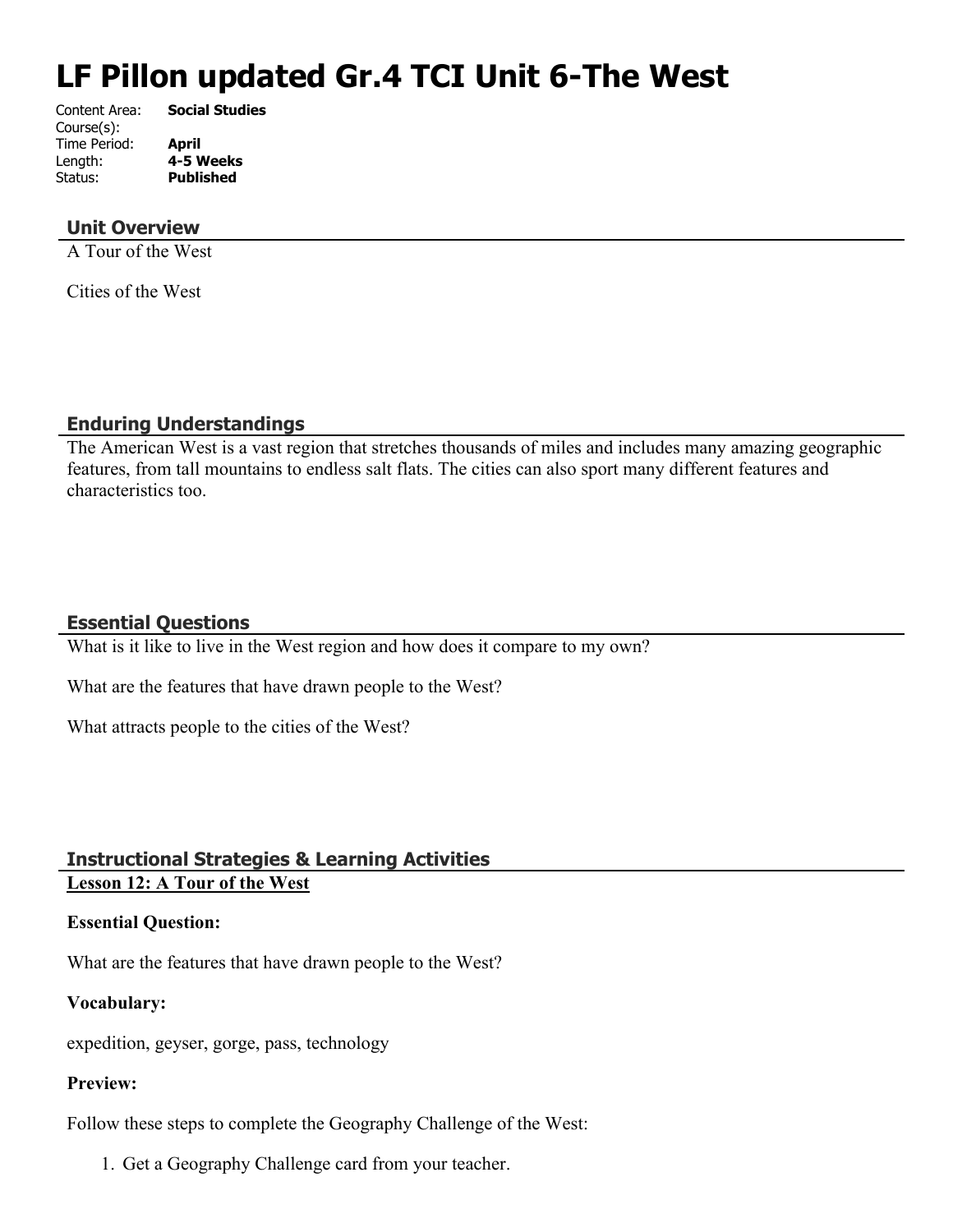- 2. Use the maps to look for answers.
- 3. Label the map with the number of the Geography Challenge and its answer.
- 4. Check your work.
- 5. Repeat steps 1–4 until you've answered all 12 Geography Challenge cards.

#### **Activites:**

Complete a scavenger hunt while touring the West and learn why people are drawn to each location.

- 1. With a partner, get ready to explore nine locations in the West.
- 2. At your first stop, read through the scavenger hunt clues to answer the questions in your Activity Notes.
- 3. Skim the section of text that corresponds with that stop.
- 4. In your Activity Notes, answer the focus question: What features draw people to this area?
- 5. Repeat Steps 2–4 to complete all nine stops.

## 6. **Wrap-Up**

Discuss:

- o What stops did you find most interesting on your tour of the West?
- o If you had to settle in one of the nine places in the West that you "visited," which would it be and why?
- o Were there any common features between all or most of the stops that have drawn people to the West?

#### **Show What You Know:**

Review the Summary. Then complete this formative assessment.

Research your favorite stop on the tour of the West to discover three new interesting facts about it.

#### **Study Your State:**

STUDY YOUR STATE

Let's answer this question: *What is special about your state?*

**Step 1:** Research popular tourist attractions, celebrations, and symbols that are special to your state. Write down information you find in your notebook.

**Step 2:** Using your research, create a presentation about your state. Include images that show the sites, celebrations, and symbols you have chosen.

**Step 3:** Using the materials you have created, present to your class why your state is special.

#### **Lesson 13: Cities of the West**

#### **Essential Question:**

What attracts people to the cities of the West?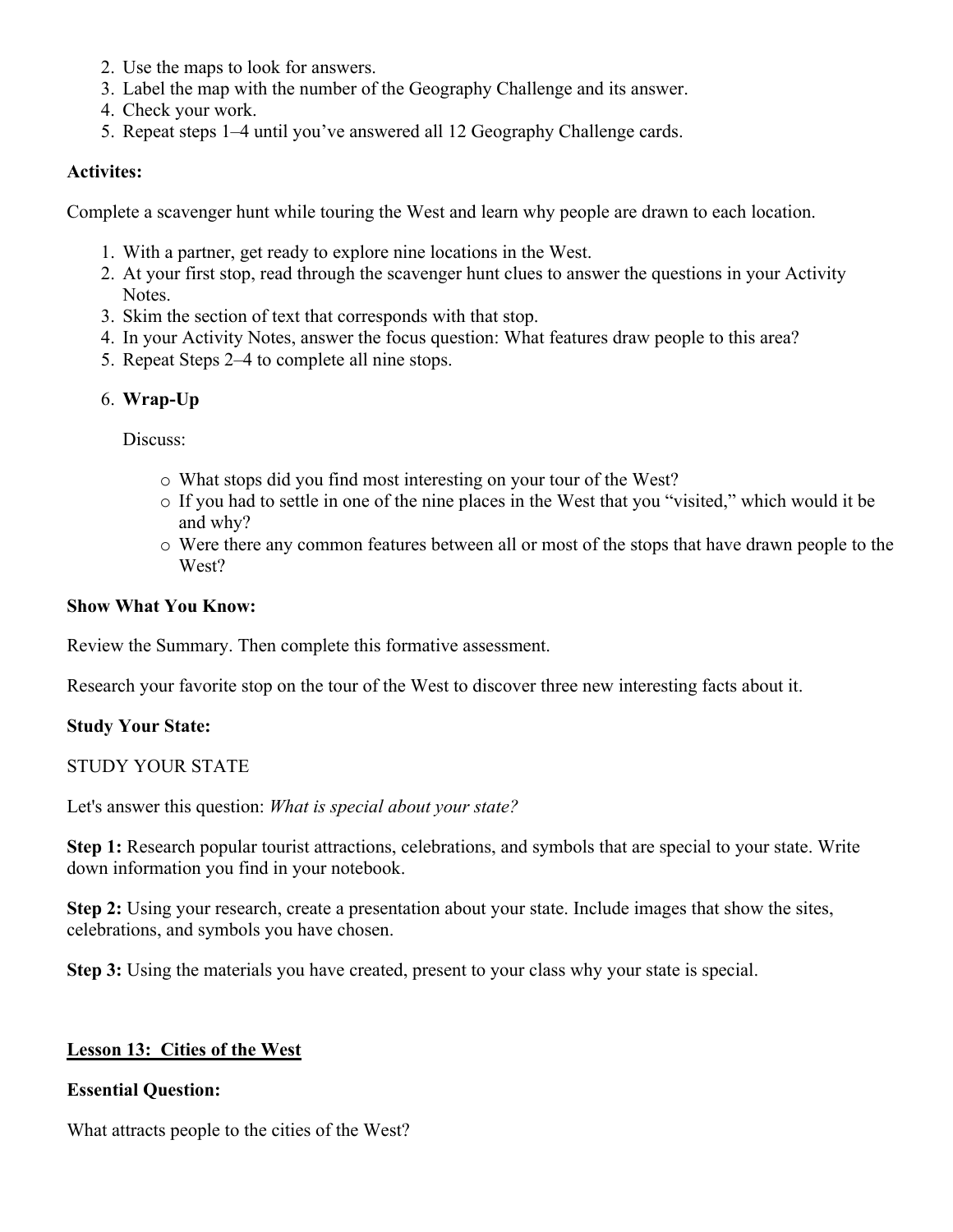## **Vocabulary:**

mint, oasis

## **Preview:**

Watch a video trailer that sets up the next activity with landmarks in western cities.

Watch this video and discuss:

- What has happened to landmarks in western cities?
- What is a "shrink ray" and what was it used for?
- Who are the suspects and what did they do?

Read the Introduction. Watch the video again and discuss:

- What might you be doing in this lesson?
- What cities will you learn about during this activity?

## **Activites:**

Solve a case of missing landmarks to learn more about western cities.

- 1. Read Sections 1–7.
- 2. Collect one piece of evidence on an Activity Card.
- 3. Work with your partner to determine which landmark the piece of evidence is tied to.
- 4. Complete the appropriate row in your Activity Notes.
- 5. Repeat Steps 2–4 until you have examined all pieces of evidence.

Analyze a text exchange to prevent the thieves from shrinking the next landmark.

- 1. Read Section 8.
- 2. Review the text exchange and Section 8 to look for hints about the thieves' next stop.
- 3. Determine which city the hints are tied to.
- 4. Complete your Activity Notes.

#### **Show What You Know:**

Review the Summary. Then complete this formative assessment.

Give hints to a major landmark near where you live.

#### **Study Your State:**

Let's answer this question: *What are the best places for outdoor fun in your state?*

**Step 1:** Research different outdoor activities in your state. In your notebook, include:

• the name of the place, location, and fun activities to do there

**Step 2:** Plan a website for your research.

- Create a "Homepage" with a catchy slogan and exciting pictures.
- Choose other pages to include in your site. Write the information you want to include on each page.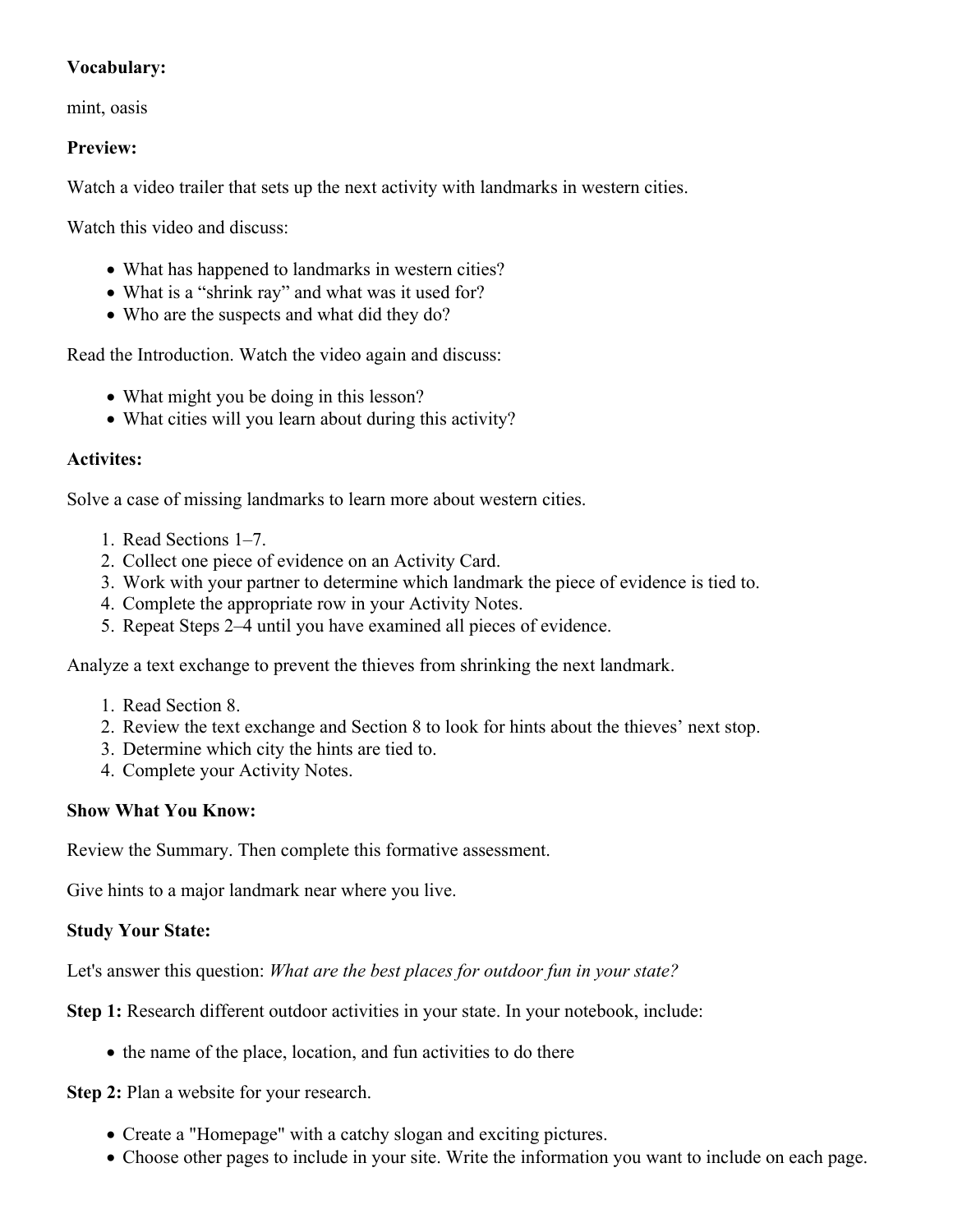Keep sentences short but interesting.

Find photos to add to each page that you include in your website.

**Step 3:** Present your website plan to your class.

- Talk about why the outdoor place you have chosen is the best in the state. Support your opinion with strong reasons.
- Are you persuaded by your classmates' arguments? Why or why not?

## **Integration of Career Readiness, Life Literacies and Key Skills**

Students will explore the professions and careers that make up New Jersey.

| TECH.9.4.5.DC.4      | Model safe, legal, and ethical behavior when using online or offline technology (e.g.,<br>8.1.5.NI.2).                                                                   |
|----------------------|--------------------------------------------------------------------------------------------------------------------------------------------------------------------------|
| TECH.9.4.5.CT.4      | Apply critical thinking and problem-solving strategies to different types of problems such<br>as personal, academic, community and global (e.g., 6.1.5. Civics CM.3).    |
| TECH.9.4.5.GCA.1     | Analyze how culture shapes individual and community perspectives and points of view<br>(e.g., 1.1.5.C2a, RL.5.9, 6.1.5. HistoryCC.8).                                    |
| TECH.9.4.5.DC.1      | Explain the need for and use of copyrights.                                                                                                                              |
|                      | Curiosity and a willingness to try new ideas (intellectual risk-taking) contributes to the<br>development of creativity and innovation skills.                           |
| <b>TECH.9.4.5.CT</b> | Critical Thinking and Problem-solving                                                                                                                                    |
| <b>WRK.9.2.5.CAP</b> | <b>Career Awareness and Planning</b>                                                                                                                                     |
| TECH.9.4.5.CT.1      | Identify and gather relevant data that will aid in the problem-solving process (e.g.,<br>2.1.5.EH.4, 4-ESS3-1, 6.3.5.CivicsPD.2).                                        |
|                      | The ability to solve problems effectively begins with gathering data, seeking resources,<br>and applying critical thinking skills.                                       |
| TECH.9.4.5.IML.1     | Evaluate digital sources for accuracy, perspective, credibility and relevance (e.g., Social<br>Studies Practice - Gathering and Evaluating Sources).                     |
| TECH.9.4.5.IML.2     | Create a visual representation to organize information about a problem or issue (e.g.,<br>4.MD.B.4, 8.1.5.DA.3).                                                         |
| TECH.9.4.5.Cl.4      | Research the development process of a product and identify the role of failure as a part of<br>the creative process (e.g., W.4.7, 8.2.5.ED.6).                           |
| WRK.9.2.5.CAP.2      | Identify how you might like to earn an income.                                                                                                                           |
|                      | An individual's passions, aptitude and skills can affect his/her employment and earning<br>potential.                                                                    |
|                      | Digital tools can be used to modify and display data in various ways that can be organized<br>to communicate ideas.                                                      |
| TECH.9.4.5.Cl.3      | Participate in a brainstorming session with individuals with diverse perspectives to expand<br>one's thinking about a topic of curiosity (e.g., 8.2.5.ED.2, 1.5.5.CR1a). |
| WRK.9.2.5.CAP.1      | Evaluate personal likes and dislikes and identify careers that might be suited to personal<br>likes.                                                                     |
| TECH.9.4.5.DC.2      | Provide attribution according to intellectual property rights guidelines using public domain                                                                             |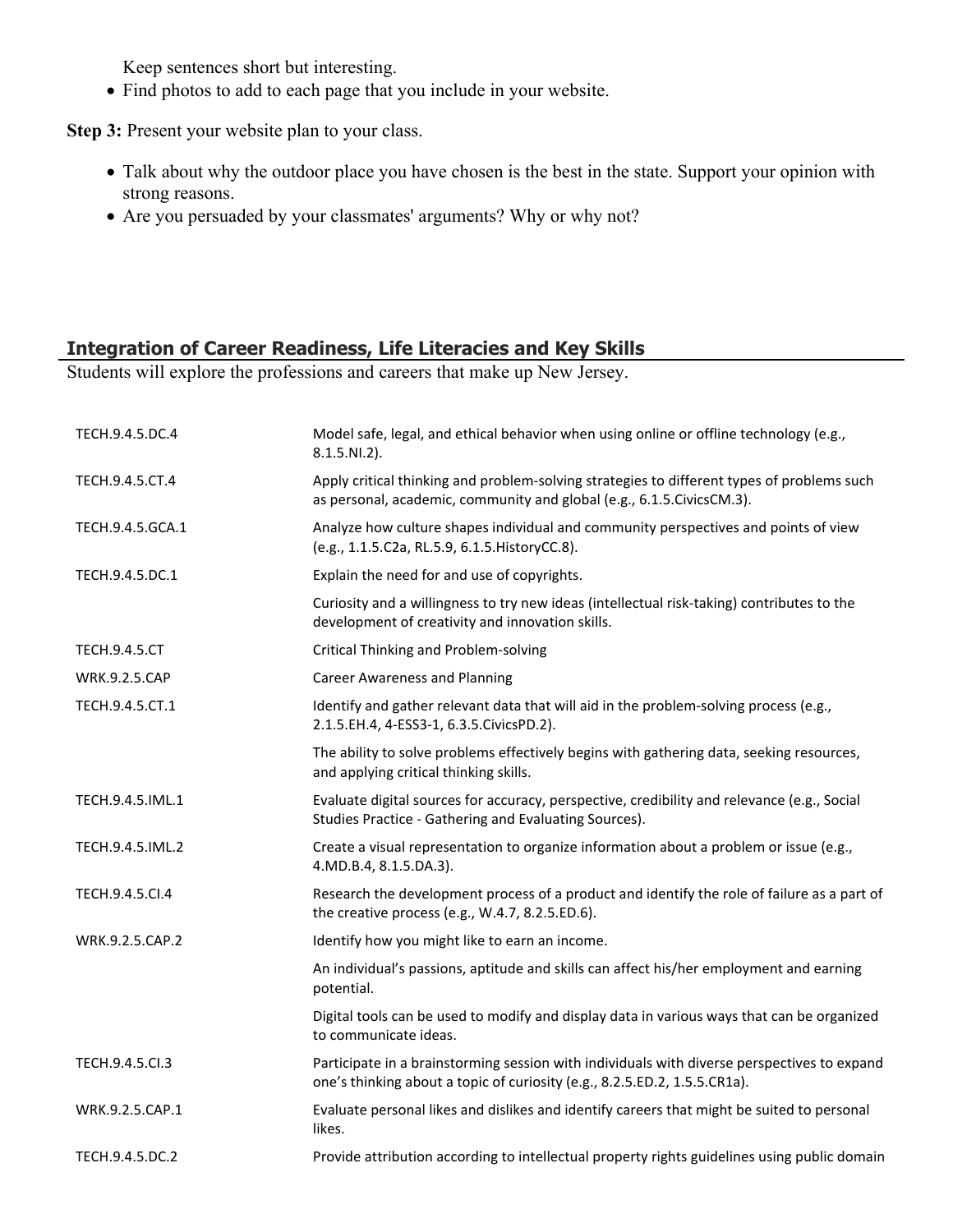|                       | or creative commons media.                                                                                                                                                                        |
|-----------------------|---------------------------------------------------------------------------------------------------------------------------------------------------------------------------------------------------|
| WRK.9.2.5.CAP.3       | Identify qualifications needed to pursue traditional and non-traditional careers and<br>occupations.                                                                                              |
|                       | Culture and geography can shape an individual's experiences and perspectives.                                                                                                                     |
| <b>TECH.9.4.5.GCA</b> | <b>Global and Cultural Awareness</b>                                                                                                                                                              |
| TECH.9.4.5.DC.3       | Distinguish between digital images that can be reused freely and those that have copyright<br>restrictions.                                                                                       |
| WRK.9.2.5.CAP.4       | Explain the reasons why some jobs and careers require specific training, skills, and<br>certification (e.g., life guards, child care, medicine, education) and examples of these<br>requirements. |

## **Technology and Design Integration**

Students will use digital textbook, other online resources, and Google Classroom.

Use of Smartboard and video clips for virtual field trips.

| CS.3-5.8.2.5. ITH.1 | Explain how societal needs and wants influence the development and function of a<br>product and a system.                                                                                                                          |
|---------------------|------------------------------------------------------------------------------------------------------------------------------------------------------------------------------------------------------------------------------------|
| CS.3-5.8.1.5.DA.1   | Collect, organize, and display data in order to highlight relationships or support a claim.                                                                                                                                        |
|                     | Societal needs and wants determine which new tools are developed to address real-world<br>problems.                                                                                                                                |
| CS.3-5.8.2.5. ITH.2 | Evaluate how well a new tool has met its intended purpose and identify any shortcomings<br>it might have.                                                                                                                          |
| $CS.3-5.1TH$        | Interaction of Technology and Humans                                                                                                                                                                                               |
|                     | A new tool may have favorable or unfavorable results as well as both positive and negative<br>effects on society. Technology spurs new businesses and careers.                                                                     |
| CS.3-5.8.2.5. ITH.3 | Analyze the effectiveness of a new product or system and identify the positive and/or<br>negative consequences resulting from its use.                                                                                             |
|                     | The technology developed for the human designed world can have unintended<br>consequences for the environment. Technology must be continually developed and made<br>more efficient to reduce the need for non-renewable resources. |
| CS.3-5.8.2.5.ETW.1  | Describe how resources such as material, energy, information, time, tools, people, and<br>capital are used in products or systems.                                                                                                 |

# **Interdisciplinary Connections**

| LA.W.4.7  | Conduct short research projects that build knowledge through investigation of different<br>aspects of a topic.                                                                       |
|-----------|--------------------------------------------------------------------------------------------------------------------------------------------------------------------------------------|
| LA.W.4.8  | Recall relevant information from experiences or gather relevant information from print<br>and digital sources; take notes and categorize information, and provide a list of sources. |
| LA.RI.4.4 | Determine the meaning of general academic and domain-specific words or phrases in a<br>text relevant to a grade 4 topic or subject area.                                             |
| LA.RI.4.1 | Refer to details and examples in a text and make relevant connections when explaining<br>what the text says explicitly and when drawing inferences from the text.                    |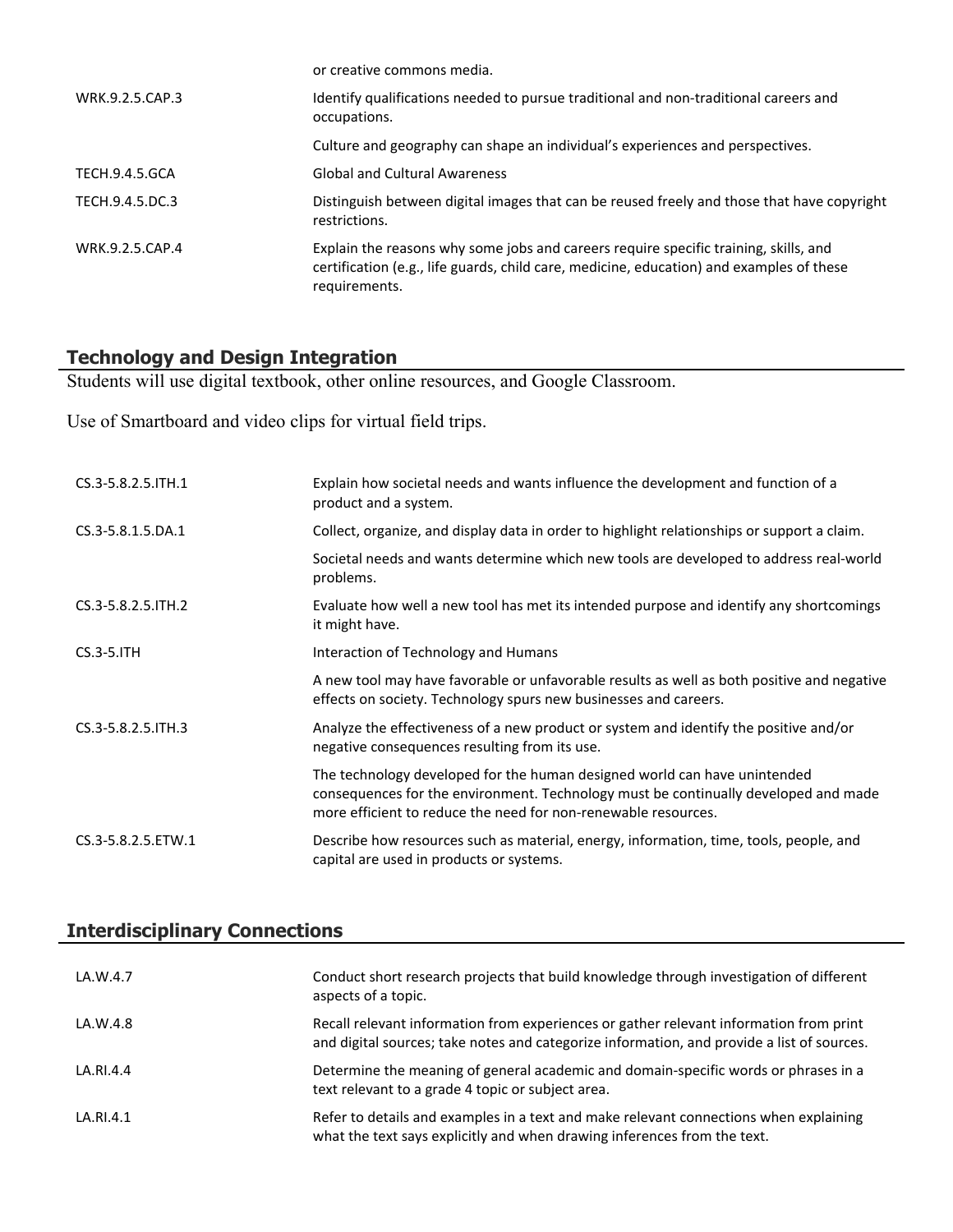| LA.W.4.1  | Write opinion pieces on topics or texts, supporting a point of view with reasons and<br>information.                                                                                                                                                                         |
|-----------|------------------------------------------------------------------------------------------------------------------------------------------------------------------------------------------------------------------------------------------------------------------------------|
| LA.SL.4.1 | Engage effectively in a range of collaborative discussions (one-on-one, in groups, and<br>teacher-led) with diverse partners on grade 4 topics and texts, building on others' ideas<br>and expressing their own clearly.                                                     |
| LA.W.4.2  | Write informative/explanatory texts to examine a topic and convey ideas and information<br>clearly.                                                                                                                                                                          |
| LA.RI.4.2 | Determine the main idea of a text and explain how it is supported by key details;<br>summarize the text.                                                                                                                                                                     |
| LA.RI.4.3 | Explain events, procedures, ideas, or concepts in a historical, scientific, or technical text,<br>including what happened and why, based on specific information in the text.                                                                                                |
| LA.RI.4.5 | Describe the overall structure (e.g., chronology, comparison, cause/effect,<br>problem/solution) of events, ideas, concepts, or information in a text or part of a text.                                                                                                     |
| LA.RI.4.6 | Compare and contrast a firsthand and secondhand account of the same event or topic;<br>describe the differences in focus and the information provided.                                                                                                                       |
| LA.RI.4.7 | Interpret information presented visually, orally, or quantitatively (e.g., in charts, graphs,<br>diagrams, time lines, animations, or interactive elements on Web pages) and explain how<br>the information contributes to an understanding of the text in which it appears. |
| LA.RI.4.8 | Explain how an author uses reasons and evidence to support particular points in a text.                                                                                                                                                                                      |
| LA.RI.4.9 | Integrate and reflect on (e.g., practical knowledge, historical/cultural context, and<br>background knowledge) information from two texts on the same topic in order to write or<br>speak about the subject knowledgeably.                                                   |

## **Differentiation**

- Understand that gifted students, just like all students, come to school to learn and be challenged.
- Pre-assess your students. Find out their areas of strength as well as those areas you may need to address before students move on.
- Consider grouping gifted students together for at least part of the school day.
- Plan for differentiation. Consider pre-assessments, extension activities, and compacting the curriculum.
- Use phrases like "You've shown you don't need more practice" or "You need more practice" instead of words like "qualify" or "eligible" when referring to extension work.
- Encourage high-ability students to take on challenges. Because they're often used to getting good grades, gifted students may be risk averse.
- **Definitions of Differentiation Components**:
	- o Content the specific information that is to be taught in the lesson/unit/course of instruction.
	- o Process how the student will acquire the content information.
	- o Product how the student will demonstrate understanding of the content.
	- o Learning Environment the environment where learning is taking place including physical location and/or student grouping

#### **Differentiation occurring in this unit:**

Students needing a challenge will be offered additional choices for more in-depth understanding.

Students will be offered different levels of support.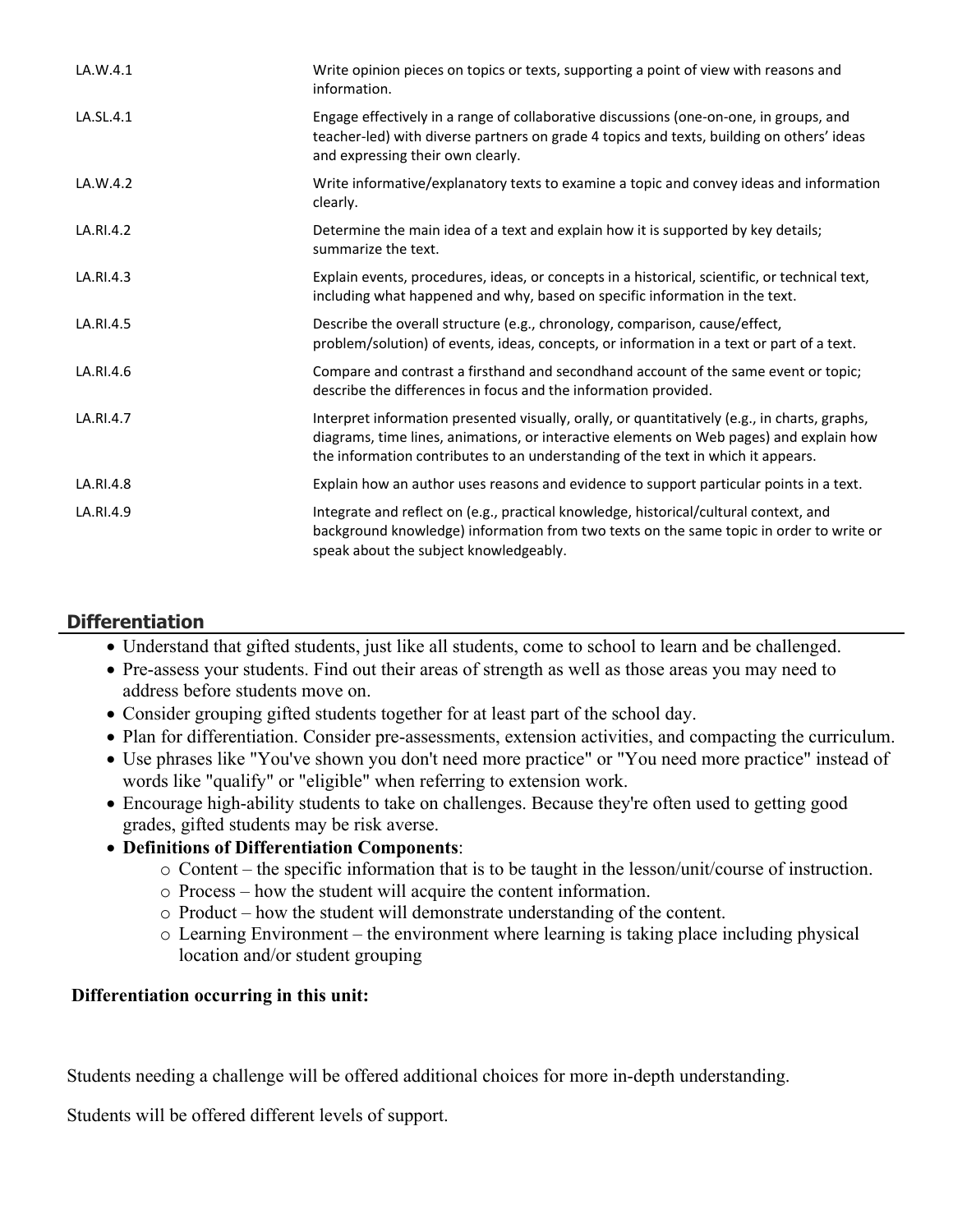## **Modifications & Accommodations**

Refer to QSAC EXCEL SMALL SPED ACCOMMOCATIONS spreadsheet in this discipline.

#### **Modifications and Accommodations used in this unit:**

IEP and 504 accommodations will be utilized.

#### **Benchmark Assessments**

**Benchmark Assessments** are given periodically (e.g., at the end of every quarter or as frequently as once per month) throughout a school year to establish baseline achievement data and measure progress toward a standard or set of academic standards and goals.

#### **Schoolwide Benchmark assessments:**

Aimsweb benchmarks 3X a year

Linkit Benchmarks 3X a year

#### **Additional Benchmarks used in this unit:**

End of Unit Assessment

Online quiz game assessment

TCI Packet responses

#### **Formative Assessments**

 Assessment allows both instructor and student to monitor progress towards achieving learning objectives, and can be approached in a variety of ways. **Formative assessment** refers to tools that identify misconceptions, struggles, and learning gaps along the way and assess how to close those gaps. It includes effective tools for helping to shape learning, and can even bolster students' abilities to take ownership of their learning when they understand that the goal is to improve learning, not apply final marks (Trumbull and Lash, 2013). It can include students assessing themselves, peers, or even the instructor, through writing, quizzes, conversation, and more. In short, formative assessment occurs throughout a class or course, and seeks to improve student achievement of learning objectives through approaches that can support specific student needs (Theal and Franklin, 2010, p. 151).

#### **Formative Assessments used in this unit:**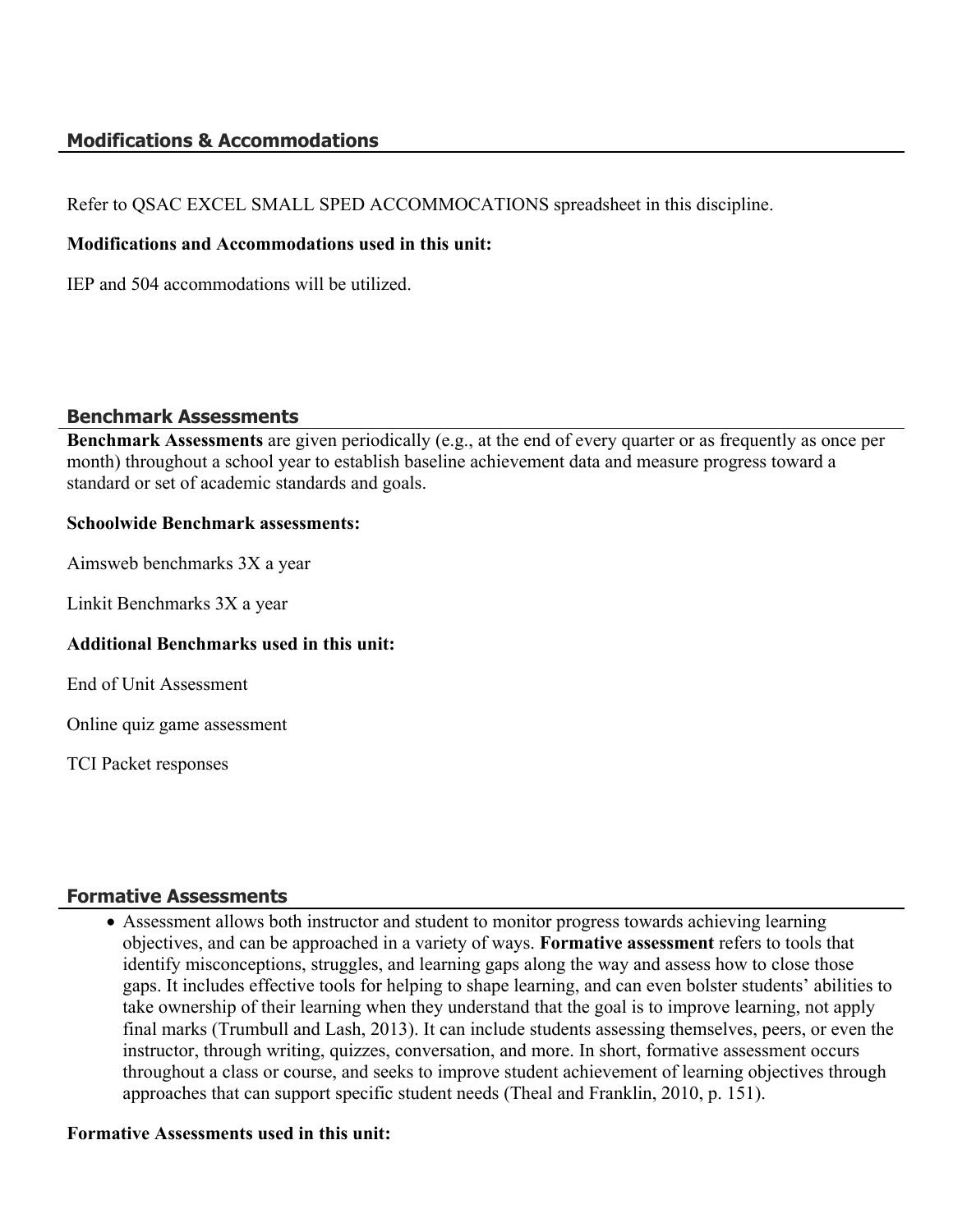Class discussion

Teacher Observation

project supervision

# **Summative Assessments**

**Summative assessments** evaluate student learning, knowledge, proficiency, or success at the conclusion of an instructional period, like a unit, course, or program. Summative assessments are almost always formally graded and often heavily weighted (though they do not need to be). Summative assessment can be used to great effect in conjunction and alignment with formative assessment, and instructors can consider a variety of ways to combine these approaches.

#### **Summative assessments for this unit:**

End of unit tests

## **Instructional Materials**

TCI Social Studies Alive Textbook series

materials for projects as needed

## **Standards**

| SOC.6.1.5.GeoPP.6      | Compare and contrast the voluntary and involuntary migratory experiences of different<br>groups of people and explain why their experiences differed.                                       |
|------------------------|---------------------------------------------------------------------------------------------------------------------------------------------------------------------------------------------|
| SOC.6.1.5. HistoryCC.4 | Use evidence to document how the interactions among African, European, and Native<br>American groups impacted their respective cultures.                                                    |
|                        | Patterns of settlement differ markedly from region to region, place to place, and time to<br>time.                                                                                          |
| SOC.6.1.5.GeoPP.2      | Describe how landforms, climate and weather, and availability of resources have impacted<br>where and how people live and work in different regions of New Jersey and the United<br>States. |
| SOC.6.1.5. HistoryCC.6 | Use multiple sources to make evidence-based inferences on the impact of European<br>colonization on Native American populations, including the Lenni Lenape of New Jersey.                  |
| SOC.6.1.5.GeoSV.2      | Use maps to explain the impact of location and place on the relationships between places<br>in New Jersey, the United States and other countries.                                           |